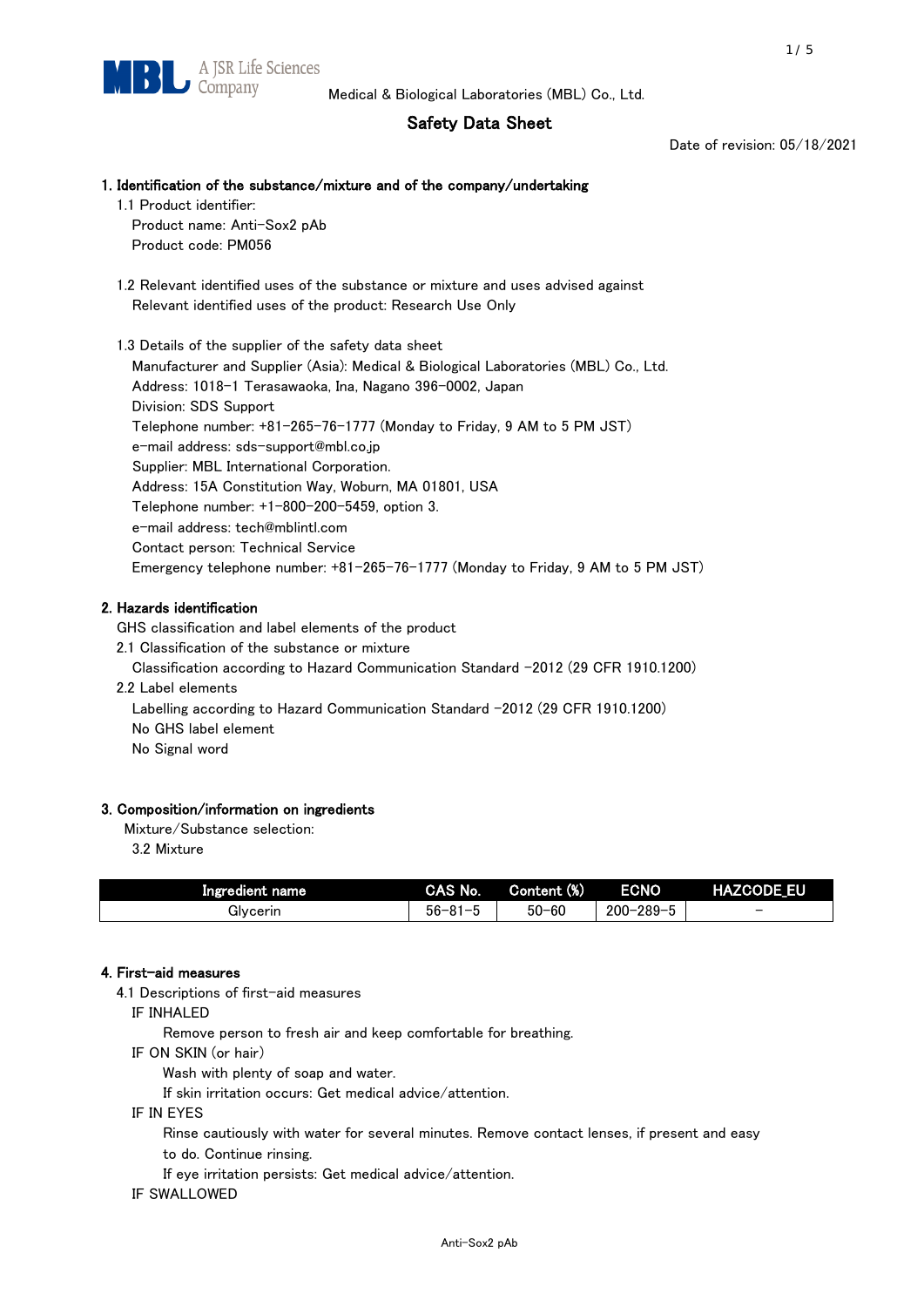Rinse mouth.

#### 5. Fire-fighting measures

#### 5.1 Extinguishing media

Suitable extinguishing media

Use appropriate extinguishing media suitable for surrounding facilities.

Unsuitable extinguishing media

Unsuitable extinguishing media data is not available.

5.2 Specific hazards arising from the substance or mixture

Specific hazards arising from the substance or mixture is not available.

5.3 Advice for firefighters

Specific fire-fighting measures

Evacuate non-essential personnel to safe area.

#### 6. Accidental release measures

 6.1 Personnel precautions, protective equipment and emergency procedures Wear proper protective equipment.

6.2 Environmental precautions

Prevent spills from entering sewers, watercourses or low areas.

6.3 Methods and materials for containment and cleaning up

 Absorb spill with inert material (dry sand, earth, et al), then place in a chemical waste container.

6.4 Reference to other sections

Refer to section 13

## 7. Handling and storage

 7.1 Precautions for safe handling Preventive measures (Safety treatments) Avoid contact with skin. Avoid contact with eyes. Safety measures data is not available. Any incompatibilities data is not available. Advice on general occupational hygiene Do not get in eyes, on skin, or on clothing. Do not eat, drink or smoke when using this product. Wash hands thoroughly after handling. 7.2 Storage Conditions for safe storage Keep container tightly closed. Keep cool. Protect from sunlight.

Container and packaging materials for safe handling data is not available.

7.3 Specific end use(s)

Research use only.

#### 8. Exposure controls/personal protection

 8.1 Control parameters Adopted value Adopted value in ACGIH is not available. OSHA-PEL (Glycerin)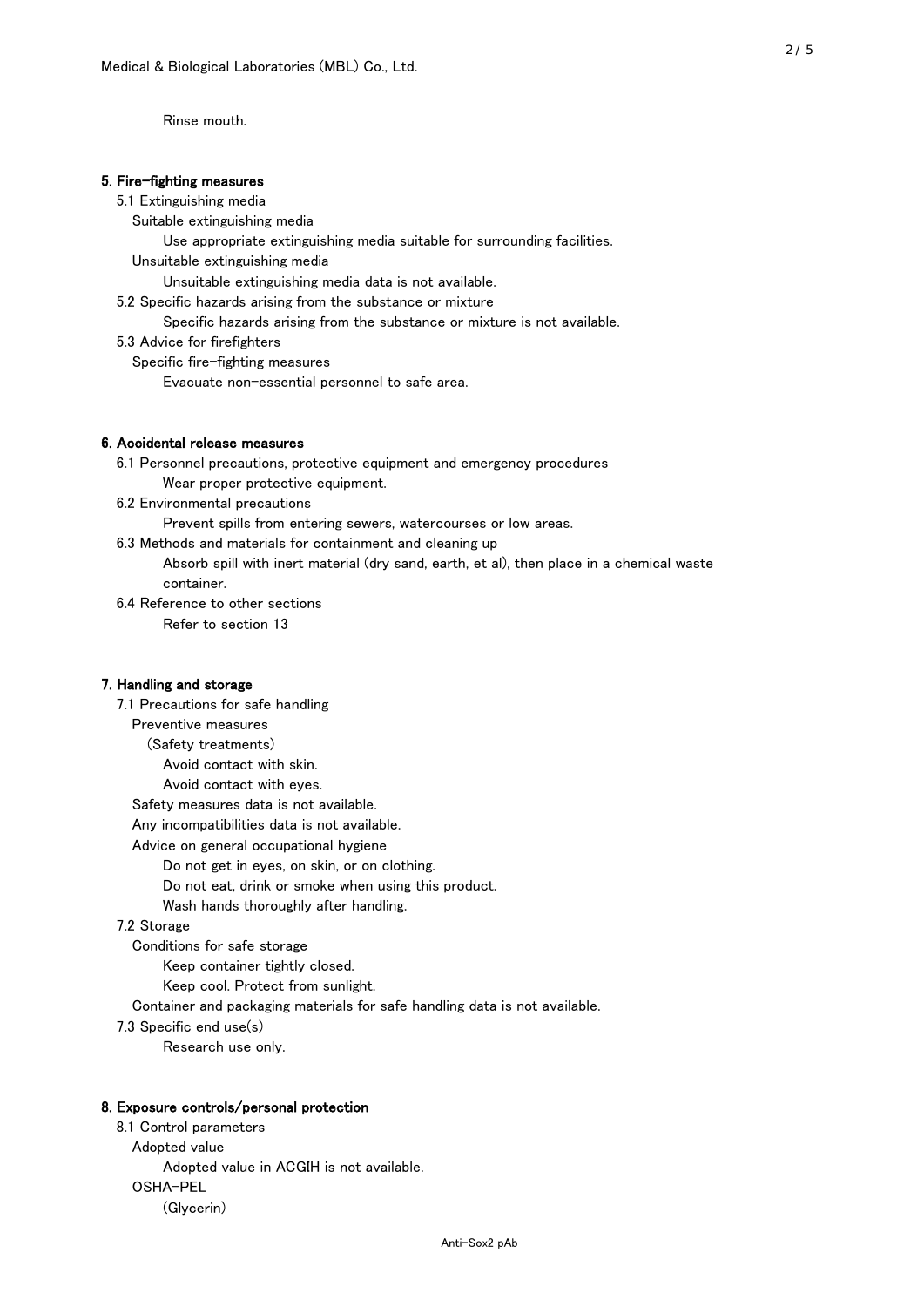TWA: 15mg/m3 (Total dust) TWA: 5mg/m3 (Respirable fraction) NIOSH-REL (Glycerin) See Appendix D 8.2 Exposure controls Appropriate engineering controls Do not use in areas without adequate ventilation. Washing facilities should be available. Individual protection measures Hand protection Wear protective gloves. Eye protection Wear eye/face protection. Skin and body protection Wear protective clothing.

#### 9. Physical and Chemical Properties

 9.1 Information on basic physical and chemical properties Physical state: Liquid Color: Colorless Odor data is not available. Melting point/Freezing point data is not available. Boiling point or initial boiling point data is not available. Flammability (gases, liquids and solids) data is not available. Lower and upper explosion limit/flammability limit data is not available. Flash point data is not available. Auto-ignition temperature data is not available. Decomposition temperature data is not available. pH: Neutral Kinematic viscosity data is not available. Solubility: Water solubility: miscible Solubility in solvent data is not available. n-Octanol/water partition coefficient data is not available. Vapor pressure data is not available. Density and/or relative density data is not available. Oxidising properties data is not available. No Particle characteristics data is not available. 9.2 Other information Other information is not available. 10. Stability and Reactivity 10.1 Reactivity Reactivity data is not available. 10.2 Chemical stability Stable under normal storage/handling conditions. 10.3 Possibility of hazardous reactions

Possibility of hazardous reactions data is not available.

10.4 Conditions to avoid

Conditions to avoid data is not available.

10.5 Incompatible materials

Incompatible materials data is not available.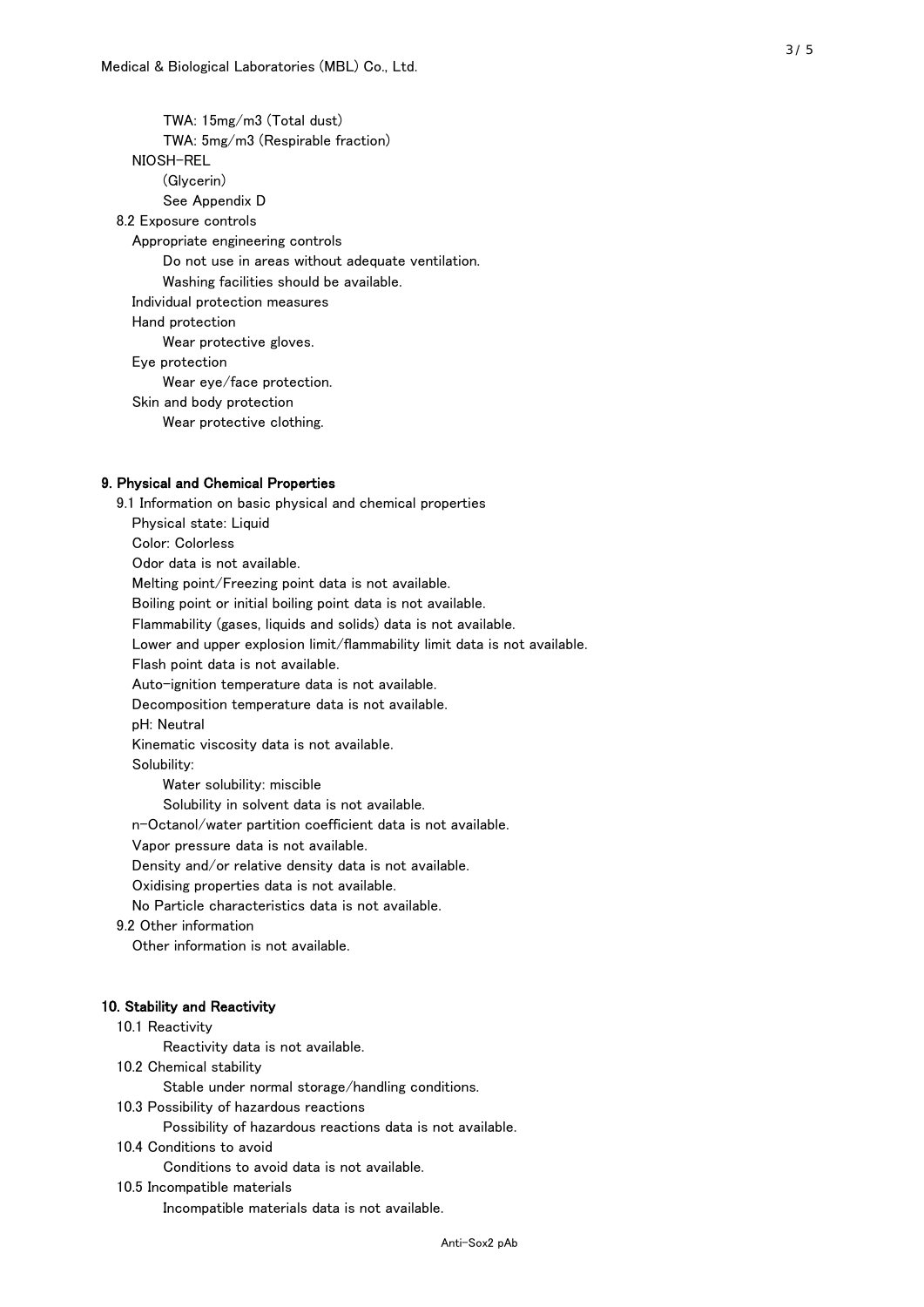10.6 Hazardous decomposition products Hazardous decomposition products data is not available.

## 11. Toxicological Information

 11.1 Information on toxicological effects Acute toxicity data is not available. Irritant properties Skin corrosion/irritation data is not available. Serious eye damage/irritation data is not available. Allergenic and sensitizing effects data is not available. Mutagenic effects data is not available. Carcinogenic effects data is not available. Teratogenic effects data is not available. Reproductive toxicity data is not available. STOT

STOT-single exposure data is not available.

STOT-repeated exposure data is not available.

Aspiration hazard data is not available.

#### 12. Ecological Information

12.1 Ecotoxicity

Ecotoxicity data is not available.

Water solubility

(Glycerin)

miscible (ICSC, 2006)

12.2 Persistence and degradability

Persistence and degradability data is not available.

12.3 Bioaccumulative potential

(Glycerin)

log Pow=-1.76 (ICSC, 2006)

12.4 Mobility in soil

Mobility in soil data is not available.

12.7 Other adverse effects

Ozone depleting chemical data is not available.

#### 13. Disposal considerations

 Description of waste residues and information on their safe handling and methods of disposal, including the disposal of any contaminated packaging

13.1 Waste treatment methods

Dispose of contents/container in accordance with local/national regulation.

Contaminated packing

Dispose of container after using the contents completely.

#### 14. Transport Information

 UN No., UN CLASS 14.1 UN No. or ID No.: Not applicable Not applicable to IMDG Code Not applicable to IATA Dangerous Goods Regulations

 14.5 Environmental hazards MARPOL Annex III - Prevention of pollution by harmful substances Marine pollutants (yes/no): no